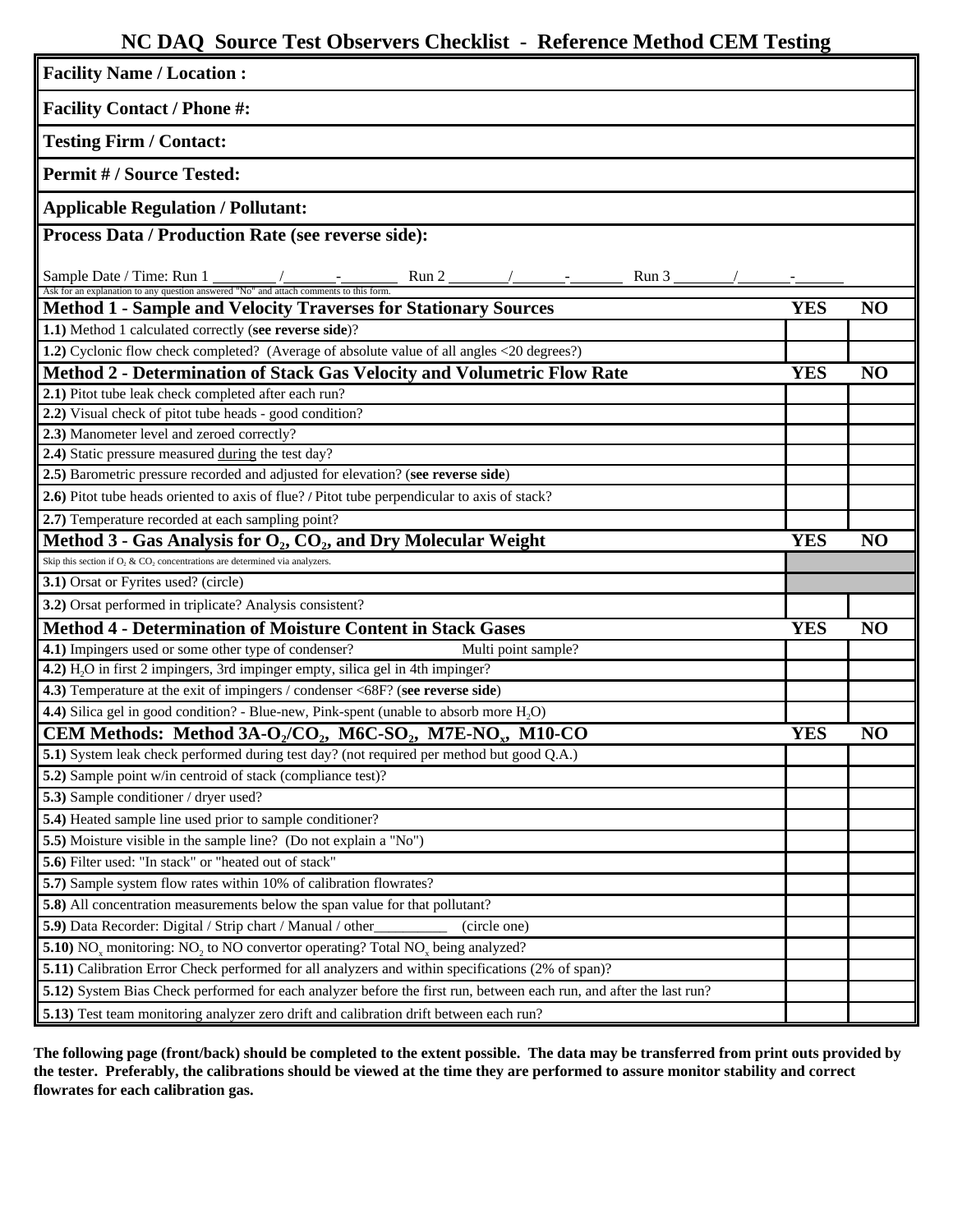**Process Data:** It is absolutely imperative for the facility to record the pertinent data during the test so that the measured emissions can be correlated to a production rate and compared to the permit limit. The test will be unacceptable without production data.

**Method 1:** If stack is between 4" - 12" then Method 1a must be employed. If duct is <4" then alternative methods must be used. (Contact SSCB with any test questions)

Stack Diameter? Measured on site?

Port distance from upstream disturbance (A)\_\_\_\_\_\_\_\_\_\_ Upstream Diameters (A)\_\_\_\_\_\_\_\_\_

Port distance from downstream disturbance  $(B)$  Downstream Diameters $(B)$ 

# of Sampling Points? (Draw a line vertically from the "Distance A" axis down to the step chart, and from the "Distance B" axis up to the step chart. The maximum # of points marked on the chart yields the minimum # of points to be sampled.)



Figure 1-2. Minimum number of traverse points for velocity (nonparticulate) traverses.

Points correctly marked on the pitot tube? Port length accounted for in calculations? Remarks:

**Barometric Pressure:** Barometric pressure must be adjusted minus 0.1" per 100ft elevation increase or vice versa for elevation decrease. (Elevation at which barometric pressure is measured compared to the elevation at the test platform.)

**Exit Temperature:** The temperature of the dry gas leaving the impingers/condenser must be below 68F. When the ambient temperature is above 68F it may take approximately 5 minutes for the thermal effects of the ice bath to cool the exit thermometer below 68F.

## **CEM Methods:**

There shall be no adjustments made to the analyzers after the start of the Calibration Error test. If an adjustment is made, reject all data since the last completed system calibration. The Calibration Error test shall be re-performed and any subsequent system calibrations that are necessary. The calibration and sample gas flow rates can and should be adjusted to within 10% of the flowrate during the calibration error test. The mid range or high range gas can be used for the system bias test; however, it is preferred to use the upscale calibration gas closest to the effluent concentration. It is also possible to use more than the required number of gases as long as the minimum gases were used. Single point gas sampling is acceptable for compliance testing. The gas sample should be extracted from the center of the stack. The span of the analyzers shall be selected such that the gas concentration equivalent to the emission standard is not less than 30% of the span. If at any time during a run the measured gas concentration exceeds the span, the run shall be considered invalid.

## **Remarks:**

 $\overline{a}$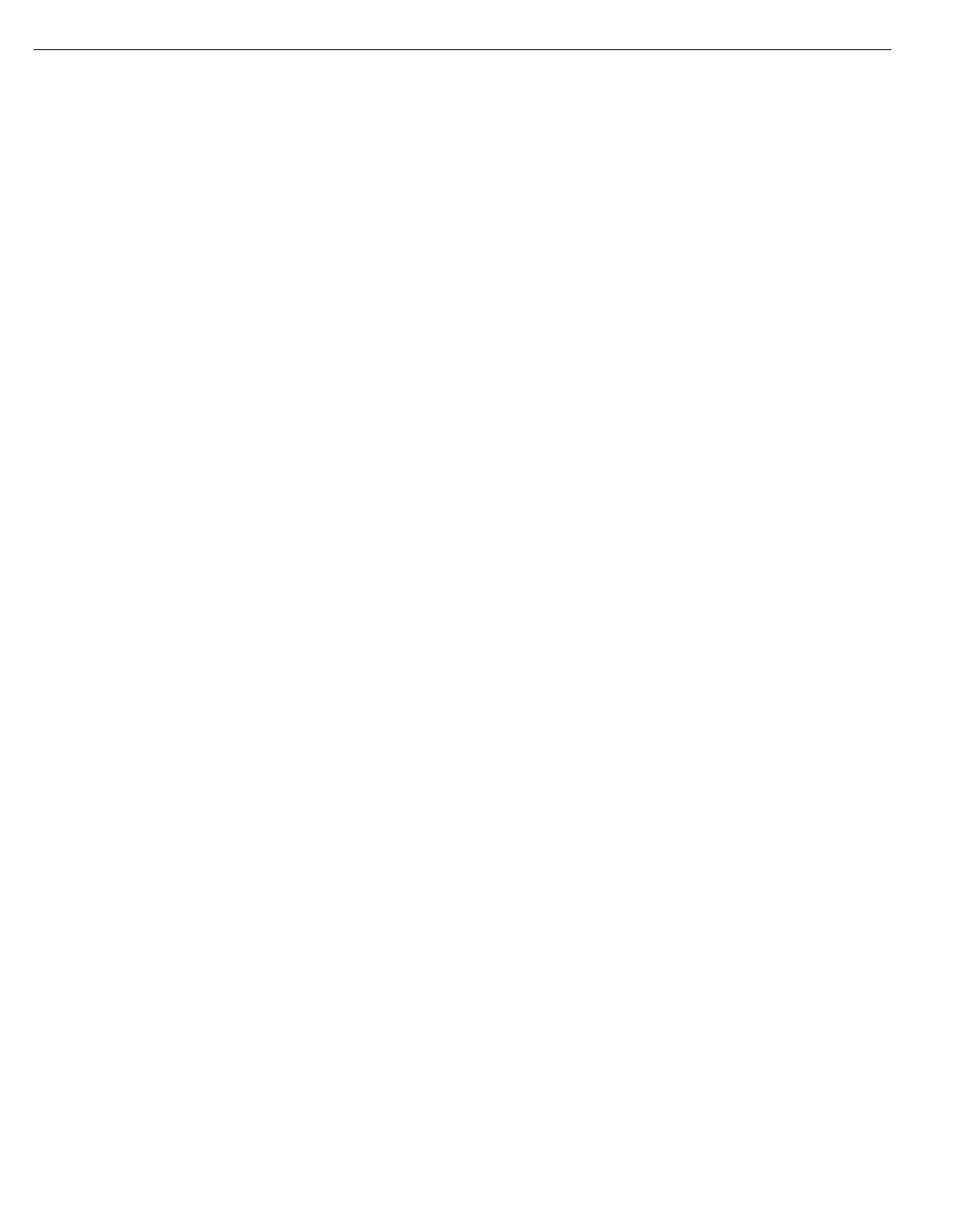| <b>CEM</b><br>Page<br>2/2 | Cal. Gas<br>Values<br>(A) | Direct Cal.<br>Response<br>(B) | Cal. Error $\, \%$<br>$[(A-B)/C]*100$<br>$(<2%$ ) | System Cal.<br>Response<br>Pre-Run $1(R1)$ | System Bias %<br>Pre-Run 1<br>$[(R1-B)/C]^*100$<br>$(<5\%)$ | System Cal.<br>Response<br>Pre-Run 2 $(R2)$ | System Bias %<br>Pre-Run 2<br>$[(R2-B)/C]*100$<br>(<5%) | System Cal.<br>Response<br>Pre-Run 3<br>(R3) | System Bias %<br>Pre-Run 3<br>$[(R3-B)/C]*100$<br>$(<5\%)$ | System Cal.<br>Response<br>Post-Run 3<br>(R4) | System Bias %<br>Post-Run $3\,$<br>$[(R4-B)/C]*100$<br>$(<5\%)$ |
|---------------------------|---------------------------|--------------------------------|---------------------------------------------------|--------------------------------------------|-------------------------------------------------------------|---------------------------------------------|---------------------------------------------------------|----------------------------------------------|------------------------------------------------------------|-----------------------------------------------|-----------------------------------------------------------------|
| $\mathbf{O}_2$            | $\overline{0}$            |                                |                                                   |                                            |                                                             |                                             |                                                         |                                              |                                                            |                                               |                                                                 |
| Span: (C)                 |                           |                                |                                                   |                                            |                                                             |                                             |                                                         |                                              |                                                            |                                               |                                                                 |
|                           |                           |                                |                                                   |                                            |                                                             |                                             |                                                         |                                              |                                                            |                                               |                                                                 |
| CO <sub>2</sub>           | $\mathbf{0}$              |                                |                                                   |                                            |                                                             |                                             |                                                         |                                              |                                                            |                                               |                                                                 |
| Span: (C)                 |                           |                                |                                                   |                                            |                                                             |                                             |                                                         |                                              |                                                            |                                               |                                                                 |
|                           |                           |                                |                                                   |                                            |                                                             |                                             |                                                         |                                              |                                                            |                                               |                                                                 |
| SO <sub>2</sub>           | $\overline{0}$            |                                |                                                   |                                            |                                                             |                                             |                                                         |                                              |                                                            |                                               |                                                                 |
| Span: (C)                 |                           |                                |                                                   |                                            |                                                             |                                             |                                                         |                                              |                                                            |                                               |                                                                 |
|                           |                           |                                |                                                   |                                            |                                                             |                                             |                                                         |                                              |                                                            |                                               |                                                                 |
| NO <sub>x</sub>           | $\overline{0}$            |                                |                                                   |                                            |                                                             |                                             |                                                         |                                              |                                                            |                                               |                                                                 |
| Span: (C)                 |                           |                                |                                                   |                                            |                                                             |                                             |                                                         |                                              |                                                            |                                               |                                                                 |
|                           |                           |                                |                                                   |                                            |                                                             |                                             |                                                         |                                              |                                                            |                                               |                                                                 |
| CO                        | $\overline{0}$            |                                |                                                   |                                            |                                                             |                                             |                                                         |                                              |                                                            |                                               |                                                                 |
| Span: (C)                 |                           |                                |                                                   |                                            |                                                             |                                             |                                                         |                                              |                                                            |                                               |                                                                 |
|                           |                           |                                |                                                   |                                            |                                                             |                                             |                                                         |                                              |                                                            |                                               |                                                                 |
|                           |                           |                                |                                                   |                                            |                                                             |                                             |                                                         |                                              |                                                            |                                               |                                                                 |

Calibration Error value shall be equal to or less than 2%. System Calibration Bias shall be equal to or less than 5%. The sampling team shall calculate and report the calibration drift for each analyzer between each calibration. The zero drift and calibration drift are limited to 3% of the span over the period of each run. The calculation for drift is: (Final system cal. - Initial system cal) / span \*100. All calibration gases shall be used for the calibration error test. Only the zero and one span gas are required for the system calibrations.

| <b>CEM</b>            | <b>Span</b> |  | Run 1 Maximum Conc.   Run 1 Average Conc.   Run 2 Maximum Conc.   Run 2 Average Conc.   Run 3 Maximum Conc. |  | <b>Run 3 Average Conc.</b> |
|-----------------------|-------------|--|-------------------------------------------------------------------------------------------------------------|--|----------------------------|
| $\mid$ O <sub>2</sub> |             |  |                                                                                                             |  |                            |
| $\overline{C_2}$      |             |  |                                                                                                             |  |                            |
| $\mathbf{SO}_{2}$     |             |  |                                                                                                             |  |                            |
| NO <sub>x</sub>       |             |  |                                                                                                             |  |                            |
| $ $ CO                |             |  |                                                                                                             |  |                            |